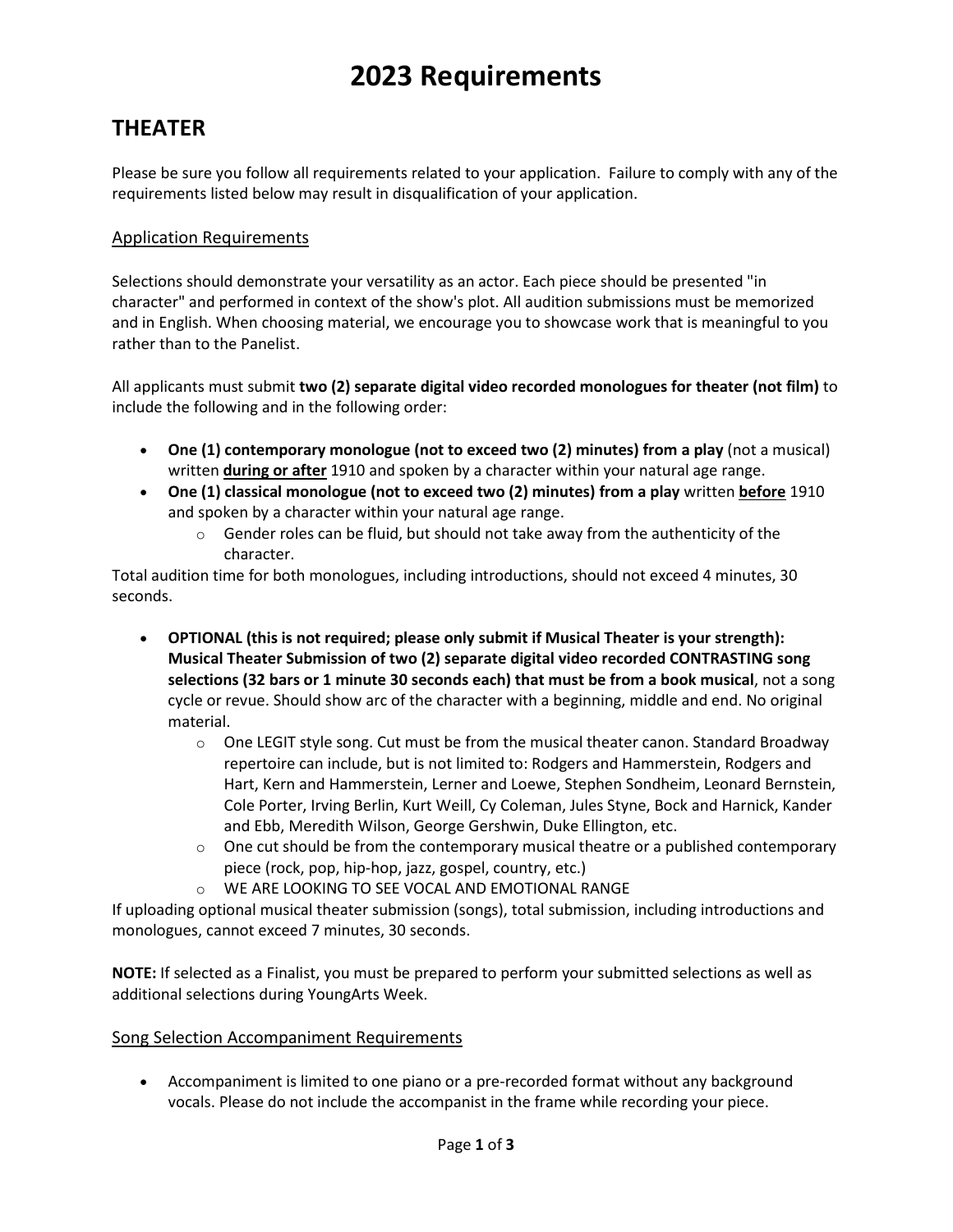# **2023 Requirements**

- DO NOT accompany yourself.
- Do not perform songs *a capella*. *A capella* pieces are not allowed.
- The volume level of your accompaniment or pre-recorded track cannot be louder than the sound of your voice.

#### Guidelines for Recording Your Audition

- Each audition piece should contain the following introduction: For monologues: "My piece is from (title of play) by (author) in the (role/character)." For song: My song is (title) from (Musical) by (composer)."
- Your audition will be viewed on a large screen, please be sure your image is clear. The panel must be able to see your facial expressions to properly adjudicate your work.
- Props are limited to one stool, two chairs, and one table.
- Use a fixed point of view for your camera with you being the main focus. Shoot straight on, leaving the camera in one location. Do not pan or move the camera.
- For songs: Please do not embellish the music. Sing the notes that are ON the page. Your song choice should show your vocal range with no embellishment.
- Record your audition in a clearly defined interior space.
- Please record your audition in front of a non-distracting background.

Before recording your pieces, film a test. Perform the first few lines of your monologue, then watch and listen to it on playback. Check the following important things:

- o **Sound**: Make sure the acoustics in the room are strong. Practice your piece in the space. If you hear an echo in playback, adjust the recording volume or choose someplace else to record. Utilize only the microphone on the video camera. Do not use a hand held microphone. No mics should be seen in the frame while recording your piece.
- o **Lighting**: Make sure the space is well-lit, but not too bright. Judges should be able to see your face clearly. Too little light and judges cannot see you. Too much light will leave you overexposed and judges cannot see your expressions.
- o **Framing**: The camera should be set at a distance to frame your face and body clearly. If judges only see your face and shoulders, it's too close. If judges can see the entire stage but your facial expressions cannot be seen clearly, it's too far away.
- o **Clothing**: Wear clothing that is simple, comfortable and tasteful. And remember, your clothing should never be more interesting than your audition. For example, stripes, patterns, or large advertisements can be very distracting. Wear something that has a gentle contrast to the back drop and will help us see you clearly. If you are recording against a black back drop, do not wear black. Please do not wear large jewelry. No costumes or stage makeup is allowed.

#### Media Submission Requirements

- Video File Formats: 3GP, AAC, AVI, FLV, MP4 or MPEG-2.
- Video File Size: No more than 2GB at 720p, instead of 1080. No HD or 4k.
- After you have recorded your pieces, watch them in playback to make sure you can be seen and heard.
- When uploading, verify that image is upright (not sideways) and plays smoothly.
- Save and name your files with their titles and upload each selection as a separate video file.